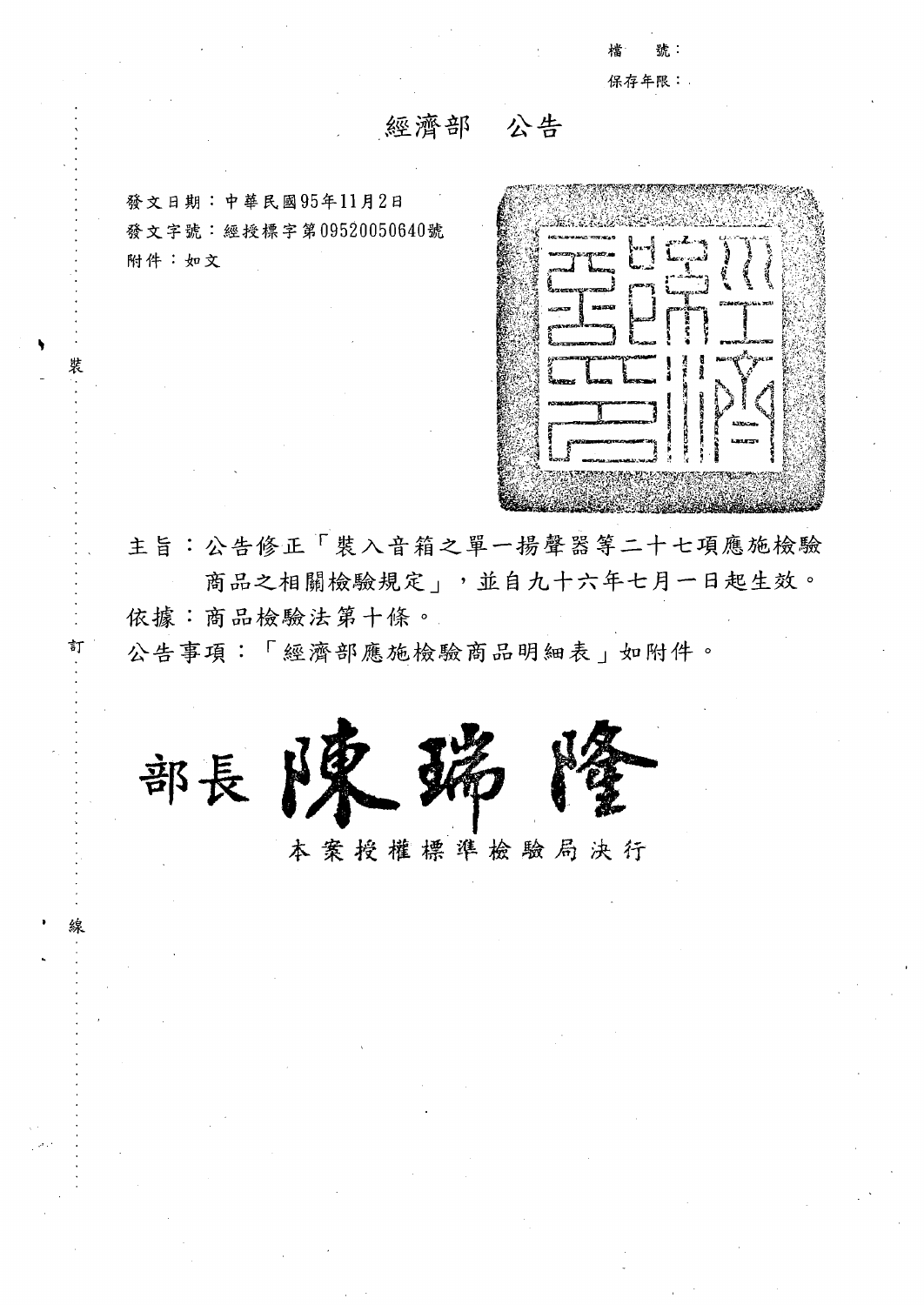## 經濟部應施檢驗商品明細表

95年 11月2日經授標字第 09520050640 號公告

| 商品分類號列           | 品名                                                             | 檢驗標準             | 備註 |
|------------------|----------------------------------------------------------------|------------------|----|
| 8518.21.00.00-4A | 裝入音箱之單一揚聲器(限檢驗內含擴大                                             | CNS 14408 (93年版) |    |
|                  | 器,僅使用直流電源者及 HI-END 音響除<br>外)                                   | CNS 13439 (93年版) |    |
| 8518.22.00.00-3A | 裝入同一音箱之多個揚聲器(限檢驗內含擴 CNS 14408 (93年版)                           |                  |    |
|                  | 大器,僅使用直流電源及 HI-END 音響者除<br>外)                                  | CNS 13439 (93年版) |    |
| 8518.40.90.00-2  | 其他聲頻擴大器(HI-END音響除外)                                            | CNS 14408 (93年版) |    |
|                  |                                                                | CNS 13439 (93年版) |    |
| 8518.50.00.00-8A | 音響擴大機組(僅使用直流電源者及<br> HI-END 音響除外)                              | CNS 14408 (93年版) |    |
|                  |                                                                | CNS 13439 (93年版) |    |
| 8519.10.00.00-6A | 硬幣或卡片操作電唱機(僅使用直流電源者 CNS14408 (93年版)                            |                  |    |
|                  | 除外)                                                            | CNS 13439 (93年版) |    |
| 8519.29.00.00-5A | 附揚聲器之其他電唱機(僅使用直流電源者 CNS 14408 (93年版)                           |                  |    |
|                  | 及 HI-END 音響除外)                                                 | CNS 13439 (93年版) |    |
| 8519.31.00.00-1A | 唱盤(唱片座),附有自動換唱片機構者(僅 CNS 14408 (93年版)<br>使用直流電源者及 HI-END 音響除外) |                  |    |
|                  |                                                                | CNS 13439 (93年版) |    |
| 8519.93.00.90-7A | 其他卡式放音機(僅使用直流電源者及<br>HI-END 音響除外)                              | CNS 14408 (93年版) |    |
|                  |                                                                | CNS 13439 (93年版) |    |
| 8519.99.10.00-8A | 磁碟放音機 (僅使用直流電源者及 HI-END CNS 14408 (93年版)<br>音響除外)              |                  |    |
|                  |                                                                | CNS 13439 (93年版) |    |
| 8519.99.90.10-9A | 光碟放音機(僅使用直流電源者及 HI-END CNS 14408 (93年版)<br>音響除外)               |                  |    |
|                  |                                                                | CNS 13439 (93年版) |    |
| 8519.99.90.90-2A | 其他聲音重放器具(僅使用直流電源者及  CNS 14408 (93年版)<br>HI-END 音響除外)           |                  |    |
|                  |                                                                | CNS 13439 (93年版) |    |
| 8520.32.10.00-5  | 數位錄放音機或數位卡帶錄放音機                                                | CNS 14408 (93年版) |    |
|                  | (HI-END 音響除外)                                                  | CNS 13439 (93年版) |    |
| 8520.33.00.00-6  | 其他卡式錄放音器具 (HI-END 音響除外)                                        | CNS 14408 (93年版) |    |
|                  |                                                                | CNS 13439 (93年版) |    |
| 8520.39.10.00-8  | 盤式錄放音機                                                         | CNS 14408 (93年版) |    |
|                  |                                                                | CNS 13439 (93年版) |    |
| 8520.39.20.00-6A | 匣式錄放音機(僅使用直流電源者及<br>HI-END 音響除外)                               | CNS 14408 (93年版) |    |
|                  |                                                                | CNS 13439 (93年版) |    |
| 8520.39.90.00-1A | 其他磁帶錄放音機(僅使用直流電源者及                                             | CNS 14408 (93年版) |    |
|                  | HI-END 音響除外)                                                   | CNS 13439 (93年版) |    |
| 8520.90.00.00-6A | 其他錄放音器具(僅使用直流電源者及                                              | CNS 14408 (93年版) |    |
|                  | HI-END 音響除外)                                                   | CNS 13439 (93年版) |    |

 $\mathbf{1}$